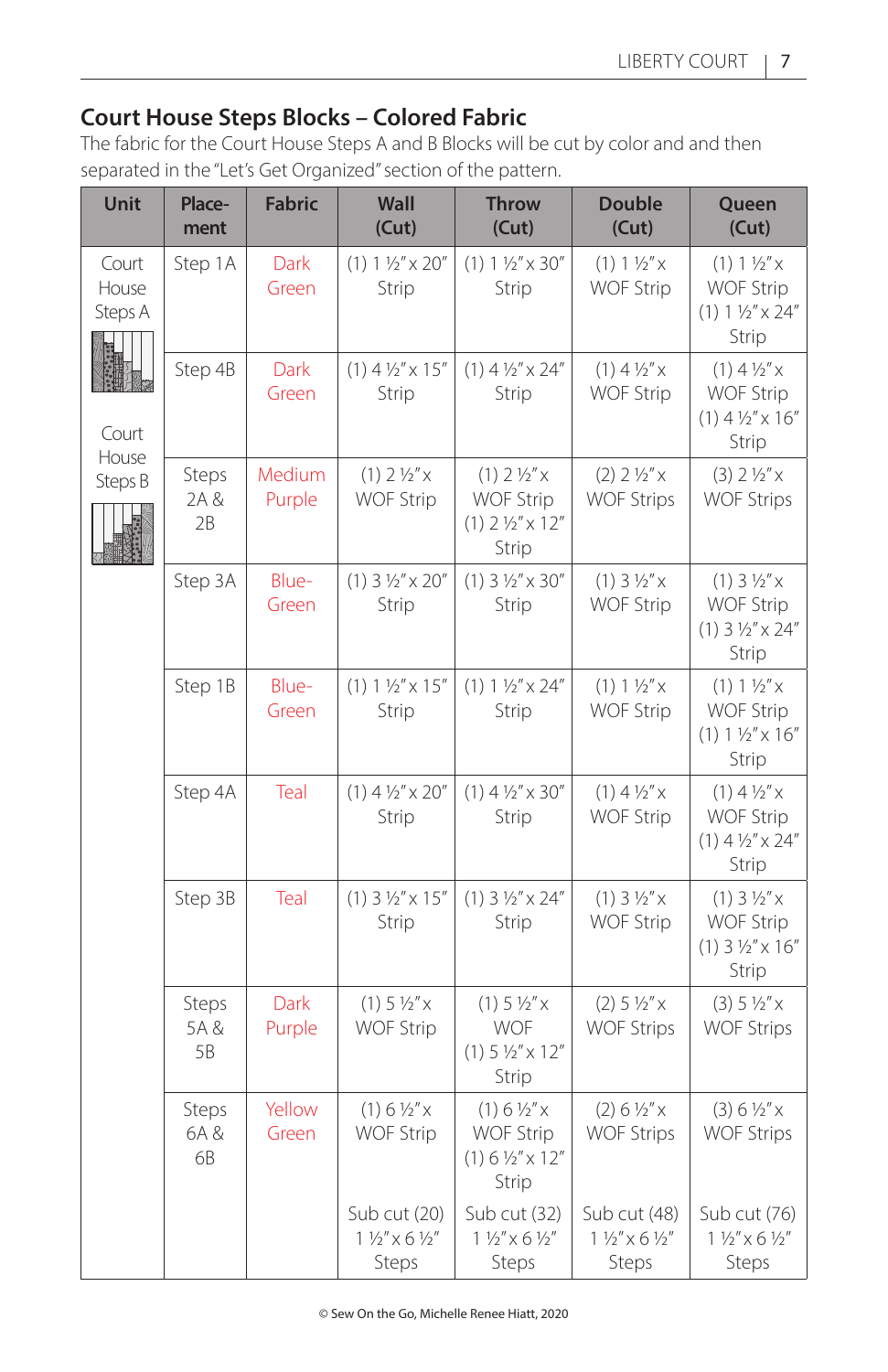## **Court House Steps Blocks – Background Fabric**

The fabric for the Court House Steps A and B Blocks will be cut and then paired, sewn and sub cut in the Court House Steps section of the pattern.

| Unit                                                   | Place-<br>ment      | <b>Fabric</b>   | Wall<br>(Cut)                              | <b>Throw</b><br>(Cut)                                                             | <b>Double</b><br>(Cut)                        | Queen<br>(Cut)                                                                         |
|--------------------------------------------------------|---------------------|-----------------|--------------------------------------------|-----------------------------------------------------------------------------------|-----------------------------------------------|----------------------------------------------------------------------------------------|
| Court<br>House<br>Steps A<br>Court<br>House<br>Steps B | Step 1A             | Back-<br>ground | $(1)$ 5 $1/2$ " x<br>20" Strip             | $(1)$ 5 $\frac{1}{2}x$<br>30" Strip                                               | $(1) 5 1/2''$ X<br><b>WOF Strip</b>           | $(1)$ 5 $\frac{1}{2}x$<br><b>WOF Strip</b><br>$(1)$ 5 $\frac{1}{2}$ " x 24"<br>Strip   |
|                                                        | Step 1B             | Back-<br>ground | $(1)$ 5 $\frac{1}{2}x$<br>15" Strip        | $(1)$ 5 $\frac{1}{2}x$<br>24" Strip                                               | $(1)$ 5 $\frac{1}{2}x$<br><b>WOF Strip</b>    | $(1)$ 5 $\frac{1}{2}x$<br><b>WOF Strip</b><br>$(1)$ 5 $\frac{1}{2}$ " x 16"<br>Strip   |
|                                                        | Steps<br>2A &<br>2B | Back-<br>ground | $(1)$ 4 $\frac{1}{2}x$<br><b>WOF Strip</b> | $(1)$ 4 $\frac{1}{2}x$<br><b>WOF Strip</b><br>$(1)$ 4 $\frac{1}{2}x$<br>12" Strip | $(2)$ 4 $\frac{1}{2}x$<br><b>WOF Strips</b>   | $(3)$ 4 $\frac{1}{2}x$<br><b>WOF Strips</b>                                            |
|                                                        | Step 3A             | Back-<br>ground | $(1) 3 1/2''$ X<br>20" Strip               | $(1)$ 3 $1/2''$ x<br>30" Strip                                                    | $(1)$ 3 $1/2$ " x<br><b>WOF Strip</b>         | $(1)$ 3 $1/2''$ x<br><b>WOF Strip</b><br>$(1)$ 3 $1/2$ " $\times$ 24"<br>Strip         |
|                                                        | Step 3B             | Back-<br>ground | $(1)$ 3 $1/2$ " x<br>15" Strip             | $(1)$ 3 $1/2$ " x<br>24" Strip                                                    | $(1)$ 3 $1/2$ " x<br><b>WOF Strip</b>         | $(1)$ 3 $1/2$ " x<br><b>WOF Strip</b><br>$(1)$ 3 $1/2$ " $\times$ 16"<br>Strip         |
|                                                        | Step 4A             | Back-<br>ground | $(1)$ 2 $\frac{1}{2}$ " x<br>20" Strip     | $(1)$ 2 $\frac{1}{2}x$<br>30" Strip                                               | $(1)$ 2 $\frac{1}{2}$ " x<br><b>WOF Strip</b> | $(1)$ 2 $\frac{1}{2}$ "x<br><b>WOF Strip</b><br>$(1)$ 2 $\frac{1}{2}$ " x 24"<br>Strip |
|                                                        | Step 4B             | Back-<br>ground | $(1)$ 2 $\frac{1}{2}$ " x<br>15" Strip     | $(1)$ 2 $\frac{1}{2}$ "x<br>24" Strip                                             | $(1)$ 2 $\frac{1}{2}$ " x<br><b>WOF Strip</b> | $(1)$ 2 $\frac{1}{2}$ "x<br><b>WOF Strip</b><br>$(1)$ 2 $\frac{1}{2}$ " x 16"<br>Strip |
|                                                        | Steps<br>5A&<br>5B  | Back-<br>ground | $(1) 1 \frac{1}{2} x$<br><b>WOF Strip</b>  | $(1) 1 \frac{1}{2} x$<br><b>WOF Strip</b><br>$(1) 1 \frac{1}{2} x$<br>12" Strip   | $(2) 1 \frac{1}{2} x$<br><b>WOF Strips</b>    | $(3) 1 1/2''$ X<br><b>WOF Strips</b>                                                   |